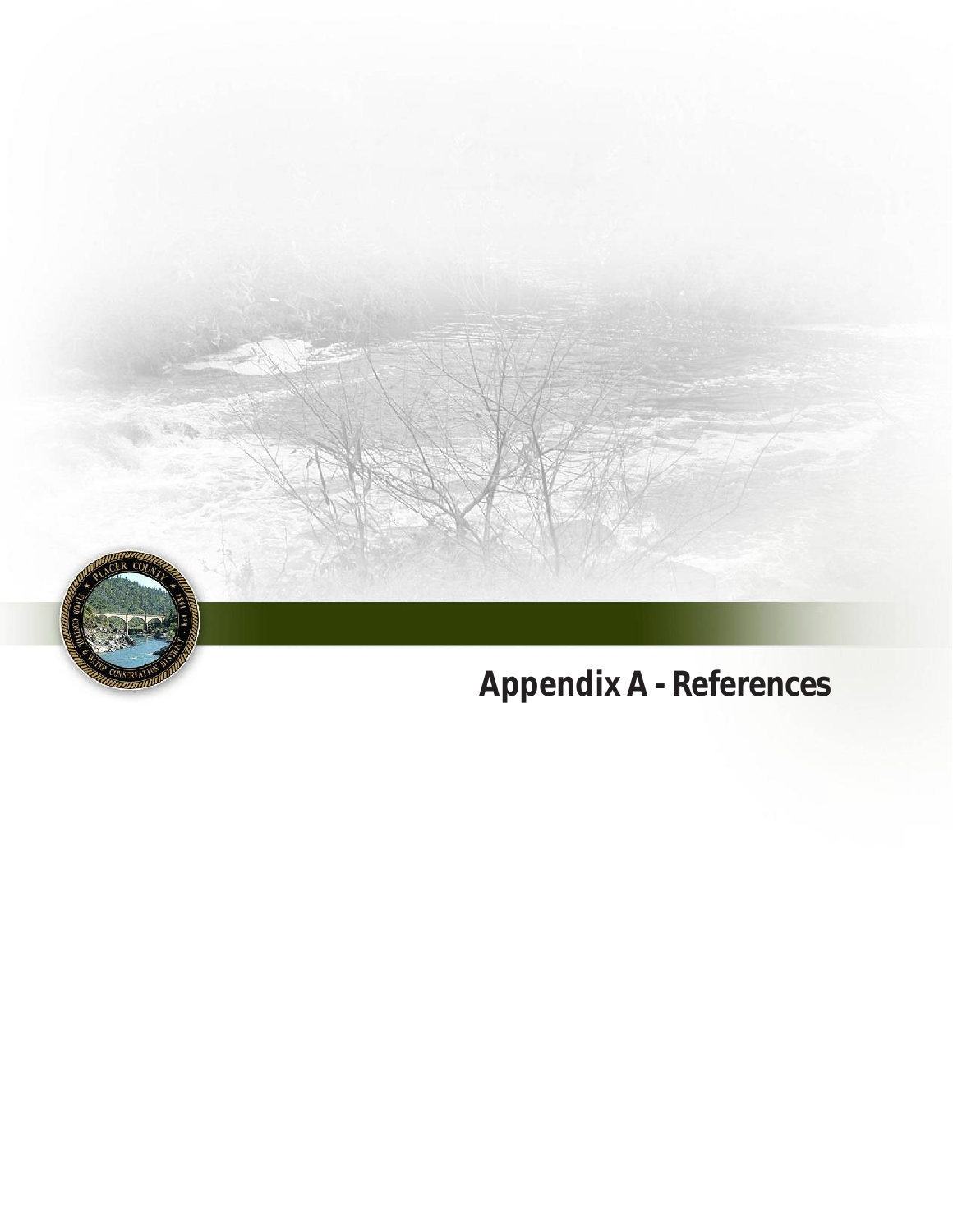## **REFERENCES**

City of Roseville, Draft Flood Risk Assessment, 2004.

City of Roseville, Spink/Stantec Combined Model, 2005.

City of Roseville General Plan, 2025, adopted by the City Council on May 5, 2010. Available at: http://www.roseville.ca.us/planning/ general plan development [guidelines.asp.](http://www.roseville.ca.us/planning/ general_ plan_ development_ guidelines.asp) Accessed: July 14, 2010.

City of Roseville Website, 2010. Available at: http://www.roseville. ca.us/pw/engineering/ floodplain\_management/flood\_facts.asp.

City of Rocklin Flood Zone Information, 2010. Available at: http://www.rocklin. ca.us/government/development/engineering/toolsnresources/floodzoneinformation.asp. Accessed: July 14, 2010.

ECORP Consulting, Inc., Dry Creek Watershed Coordinated Resource Management Plan, 2003.

EDAW. 2002. Miners Ravine Restoration Project.

Federal Emergency Management Agency. 2001. Flood Insurance Study.

Federal Emergency Management Agency Website, 2010. Available at: [http://www.fema.gov/hazard/ flood/index.shtm.](http://www.fema.gov/hazard/ flood/index.shtm) Accessed: July 14, 2010.

James M. Montgomery, Dry Creek Watershed Flood Control Plan, 1992.

Jones & Stokes. 1994. Dry Creek Watershed Flood Control Program Programmatic Environmental Impact Report.

Nolte and Associates. 2006. Preliminary Sacramento County Flood Insurance Study.

RBF Consulting. 2007. Miners Ravine Off-Channel Detention Basin Hydrology and Hydraulic Design Report.

Sacramento County General Plan. Available at: http://www.dera.saccounty. net/portals/0/docs/EnvDocs\_Notices/200201051020100419083507.pdf. Accessed: July 14, 2010.

Sacramento County Floodplain Management Ordinance. Available at: [http://www.msa.saccounty.net/waterresources/files/Drainage/FloodplainMgmtOrd-](http://www.msa.saccounty.net/waterresources/files/Drainage/FloodplainMgmtOrd-1993.pdf)[1993.pdf.](http://www.msa.saccounty.net/waterresources/files/Drainage/FloodplainMgmtOrd-1993.pdf) Accessed: July 14, 2010.